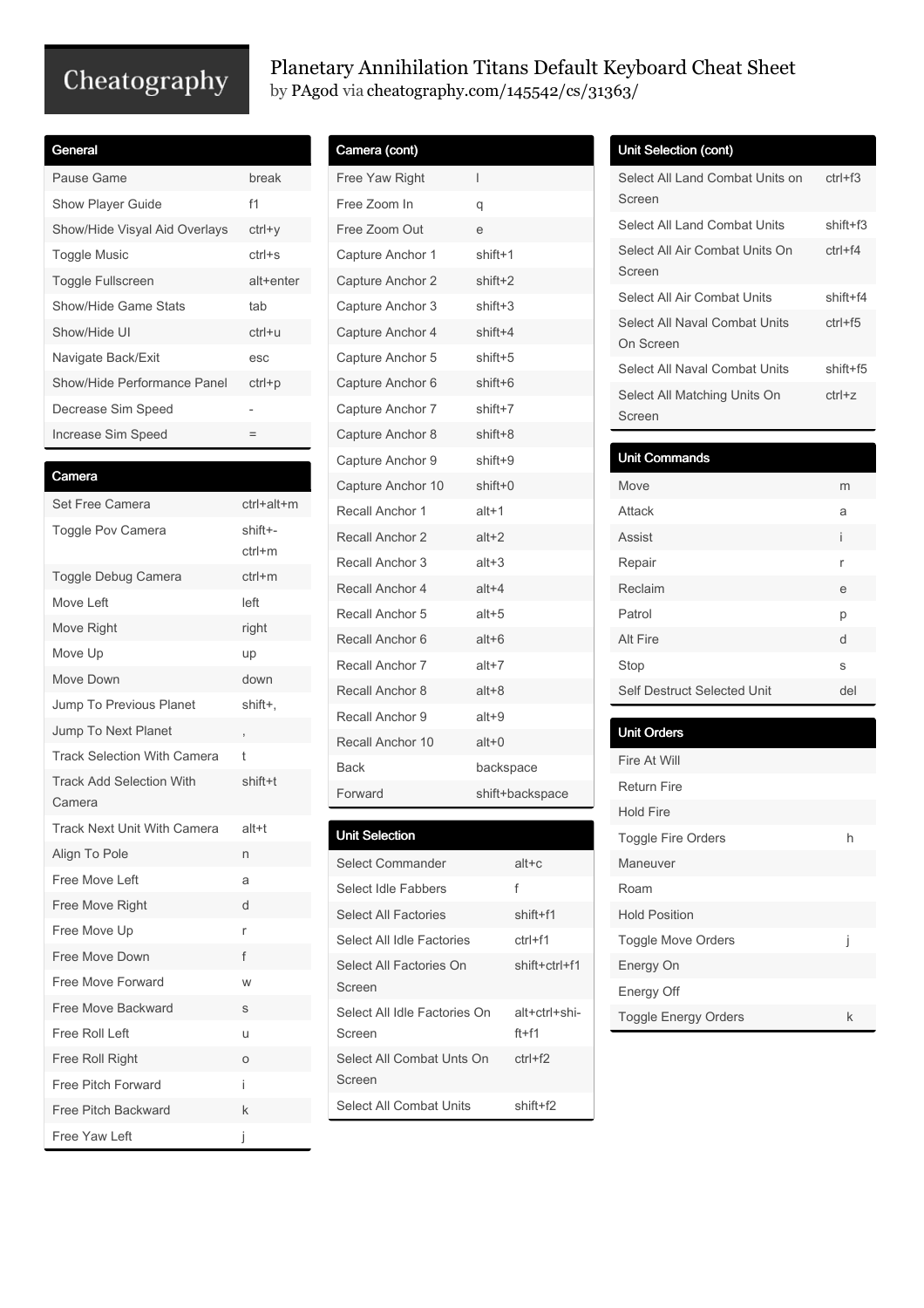

By PAgod [cheatography.com/pagod/](http://www.cheatography.com/pagod/)

Published 27th March, 2022. Last updated 27th March, 2022. Page 1 of 2.

Sponsored by ApolloPad.com Everyone has a novel in them. Finish Yours! <https://apollopad.com>